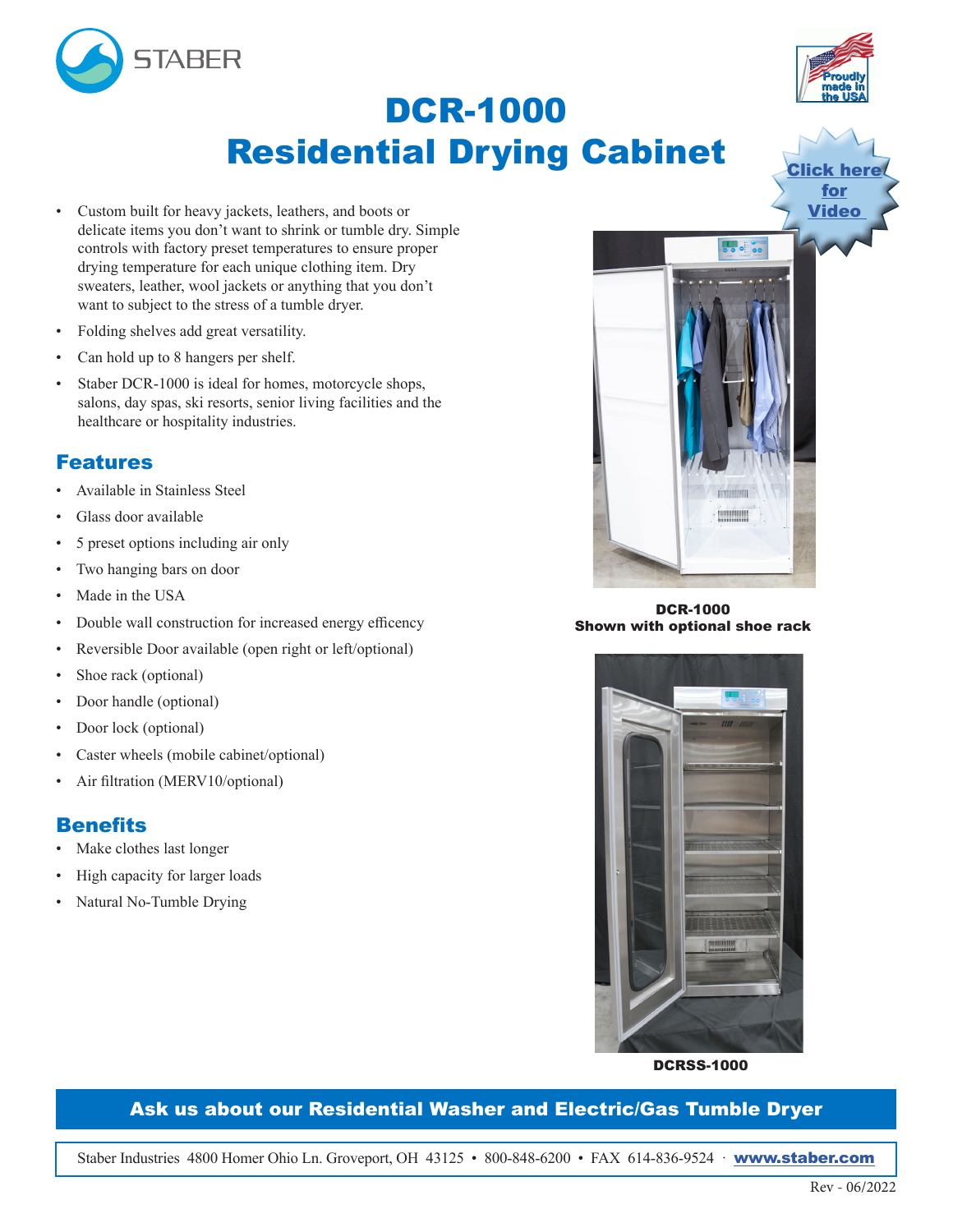



# DCR-1000 Residential Drying Cabinet

### **Specifications**

- Capacity: 8 long hanging garments, 2 flat dry items, and items placed on floor.
- Electric Connection: 120V 15 amp breaker, the cord is centered on back panel and is 12' long.
- Width: 23 1/2"
- Depth: 24 1/2"
- 46 1/2" with door open
- Height: 67 1/2"
- Net Weight: 150 lbs
- Shipping Weight: 245 lbs

**General:** The Residential drying cabinet, (DCR), is manufactured with quality materials designed for ease of use and long lasting durability. The overall design offers a variety of drying uses, all with a focus on the drying of non standard items that should not be dried using a tumble dry application. The DCR is designed for many years of useful service with easy access to major components for removal and installation of replacement parts.

**Electrical Configuration:** The DCR runs on 120 volt power using a single phase 15 amp breaker. The DCR is shipped with a standard 3 prong electrical plug that's ready to be plugged into a standard home outlet.

**Heating Element:** The DCR uses one, 1200 watt 120v heating element. The design allows for ease of maintenance if removal and replacement of the heating element is required.

**Blower Motor:** The DCR blower motor is bolted to the top frame under the upper cover. It uses an axial fan that blows air across the heating elements.

**Ventilation**: Ventilation is at the users discretion but the DCR has a 4" opening in the top, centered and 5" inboard of the left sidewall to accept 4" ducting if desired by the user. Evacuation of the moist air can be performed in two ways:

- Waste air from the dryer cabinet is led to an evacuation duct or an outlet in the wall using a vent hose, which is recommended
- Ventilation out into the room where the dryer cabinet is positioned. If there is adequate space above the drying cabinet then venting is not required.

**Induction air:** There is a 7 1/2" x 2" opening centered, 1 3/4"-3 3/4" from right sidewall. It is recommended to allow 4" above the top height for adequate air induction and at least 2" around each side.





#### Ask us about our Residential Washer and Electric/Gas Tumble Dryer

Staber Industries 4800 Homer Ohio Ln. Groveport, OH 43125 • 800-848-6200 • FAX 614-836-9524 · [www.staber.com](http://www.staber.com)